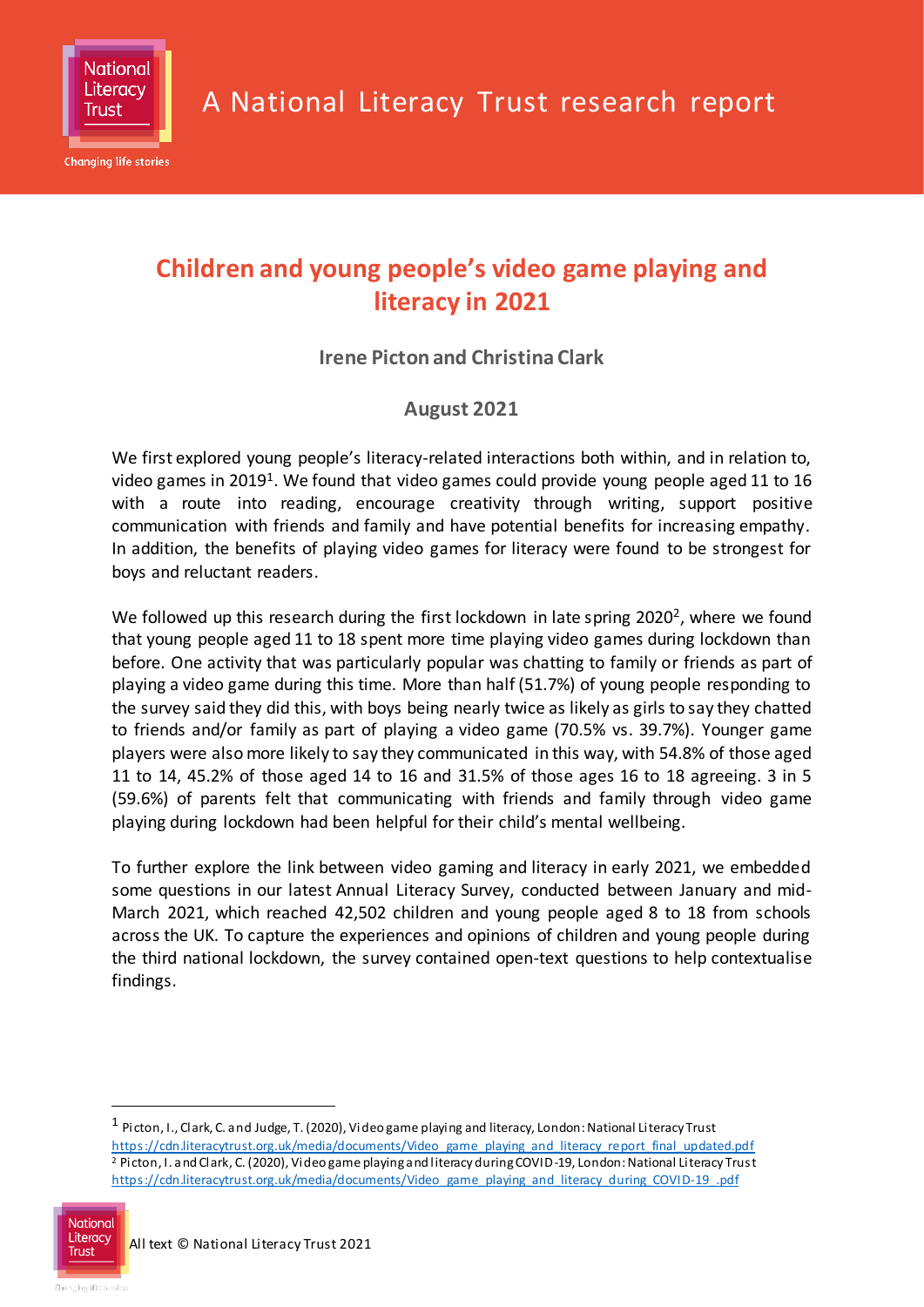# **Key findings from 2021**

- Almost **9 in 10** (87.5%) of children and young people said that they read text or messages from friends or family while playing video games. This was the second most popular on-screen text read by respondents after personal/direct messages (e.g. texts, WhatsApp or Instagram), which 92.4% of young people read. Slightly more boys than girls or those who self-describe their gender as other than boy or girl read in-game messages from family and friends (90.5% vs. 85.3% and 87.6% respectively). It is also more common in older age groups (11 to 18-year-olds) compared with children aged 8 to 11.
- More than **4 in 5** (84.2%) of children and young people said that they write text or messages to friends or family while playing video games. As with reading, more boys and those who self-describe their gender differently wrote in-game messages compared with girls (88.0% vs. 81.1% and 86.4% respectively). More young people aged 11 to 16 did so compared with those aged 8 to 11.
- **3 in 5** (58.4%) children and young people said that they talked to or messaged friends more while playing video games in early 2021. This was particularly true for those who self-describe their gender as other than boy or girl, and those aged 11 to 14. In addition, more children and young people who do not receive free school meals 3 than those who do said that they had talked with and messaged friends more while playing video games.
- Comments from children and young people suggest that many felt that communicating while video game playing helped them not only to maintain, but to improve, friendships in 2021. Another strong theme was the place of video game playing alongside engagement with reading, writing, socialising and physical activities. Many comments indicated that while video game playing is an important part of children and young people's leisure time and social lives, it is usually one of a wide range of activities enjoyed by children and young people in their free time.

### **Reading and writing in-game messages in 2021**

Almost **9 in 10** (87.5%) of children and young people said that they read text or messages from friends or family while playing video games. This was the second most popular on-screen text read by respondents after personal/direct messages (e.g. texts, WhatsApp or Instagram), which 92.4% of young people read.

Slightly more boys than girls or those who self-describe their gender differently<sup>4</sup> said that they had read in-game messages from family and friends (see Figure 1). Reading texts or messages from family and friends while playing video games is also more common in older age groups, with fewer children aged 8 to 11 doing this. There was no difference in reading in-game messages by free school meal (FSM) uptake, our proxy of socioeconomic background. There

 $\overline{a}$ 

<sup>3</sup> Our proxy of socioeconomic background

<sup>4</sup> Boys: 44.5% (n = 18,903), Girls: 51.0% (n = 21,696). 2.3% (n = 963) didn't want to specify their gender and 1.7% (n = 728) describe themselves another way. 0.5% (n = 212) didn't answer the question. FSM: 11.6% (n = 4,932); Non-FSM: 78.2% (n = 33,247); Didn't want to say: 1.2% (n = 515); Didn't know: 8.5% (n = 3,616) and didn't answer the question: 0.5% (n = 192). Aged 8 to 11: 8.7% (n = 3,699); Aged 11 to 14: 65.3% (n = 27,761); Aged 14 to 16: 21.8% (n = 9,247); Aged 16 to 18: 4.1% (n  $= 1,728$ ; didn't answer the question: 0.2% (n = 67). Stayed at home during lockdown in early 2021: 67.7% (n = 28,790); Attended school: 8.1% (n = 3,451); didn't answer the question: 24.1% (n = 10,261).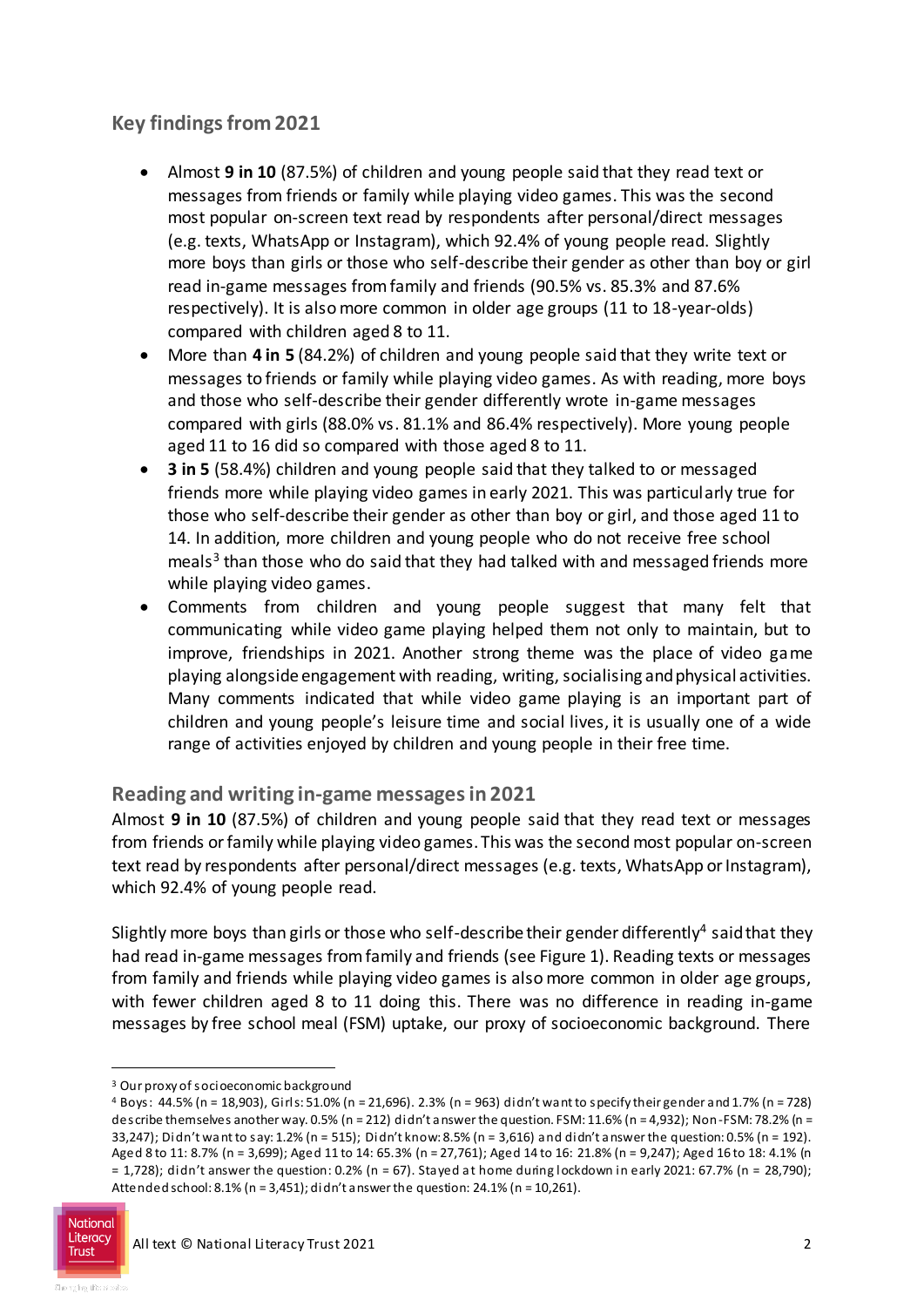was also no difference in this type of reading by whether or not children and young people had stayed at home or attended school during the third national lockdown in early 2021.



Figure 1: Reading in-game messages by gender, age group, free school meal background and whether or not children and young people attended school during early 2021

While reading in-game messages was popular amongst children and young people in early 2021, so was the writing of texts and messages to friends and family during video game playing, with more than **4 in 5** (84.2%) saying that they were doing this in early 2021.

More boys and those who self-describe their gender differently said that they had been writing texts and messages to family and friends during video game playing compared with girls (see Figure 2). Fewer children aged 8 to 11 than those aged 11 to 16 said this. Interestingly, fewer young people aged 16 to 18 said that they were writing in-game messages than said that they were reading them (see Figure 1). Again, there was no difference in ingame writing of messages to family and friends by FSM background or whether or not they had attended school in early 2021.

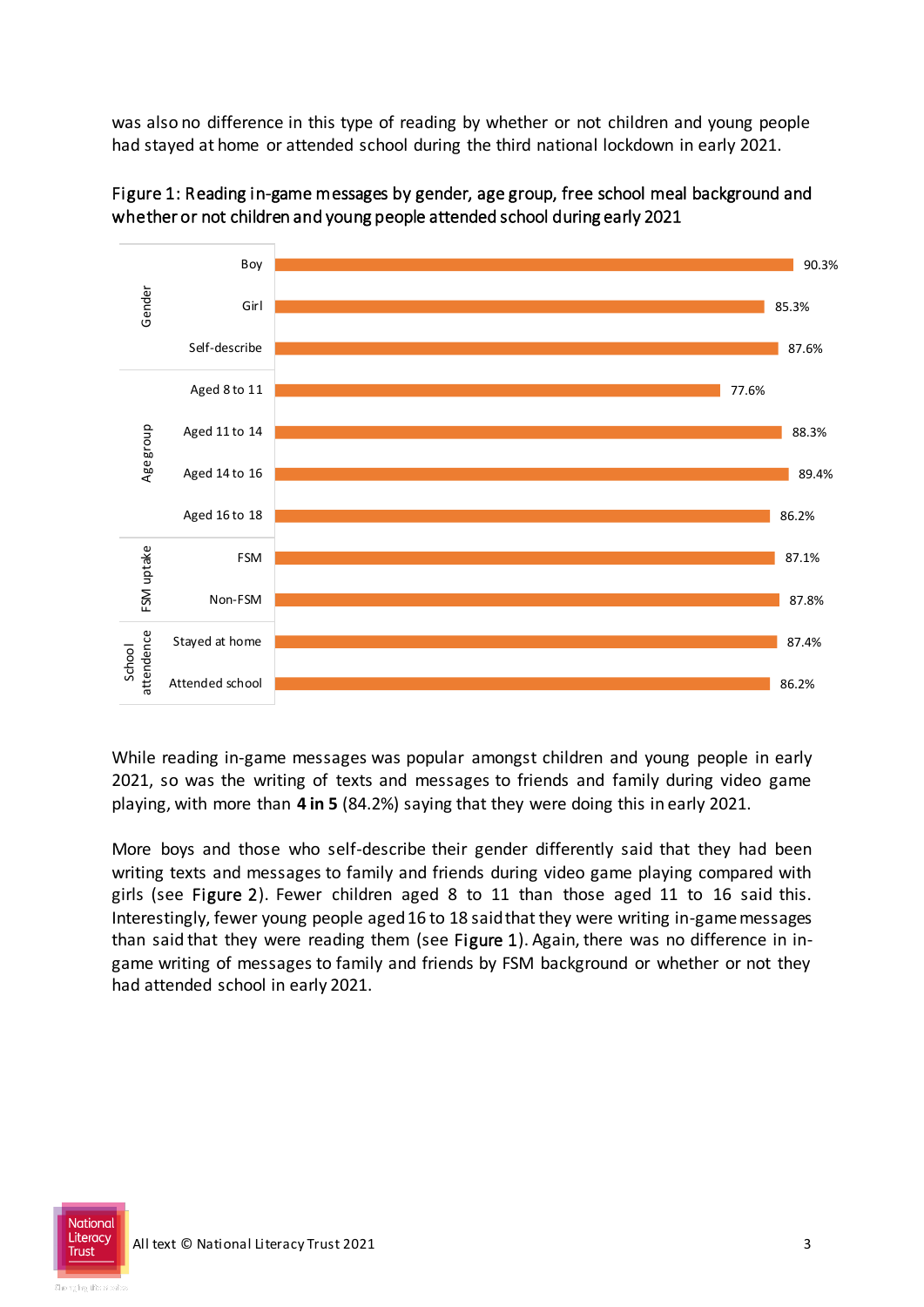

Figure 2: Writing in-game messages by gender, age group, free school meal background and whether or not children and young people attended school during early 2021

Children and young people reported an increase in in-game communication during early 2021, with almost **3 in 5** (58.4%) saying they talked to or messaged friends more while playing video games during the lockdown. This was particularly true for those who self-describe their gender as other than boy or girl, and those aged 11 to 14 (see Figure 3). Similarly, more children and young people who do not receive FSMs than those who do said that they had talked and messaged with friends more while playing video games.

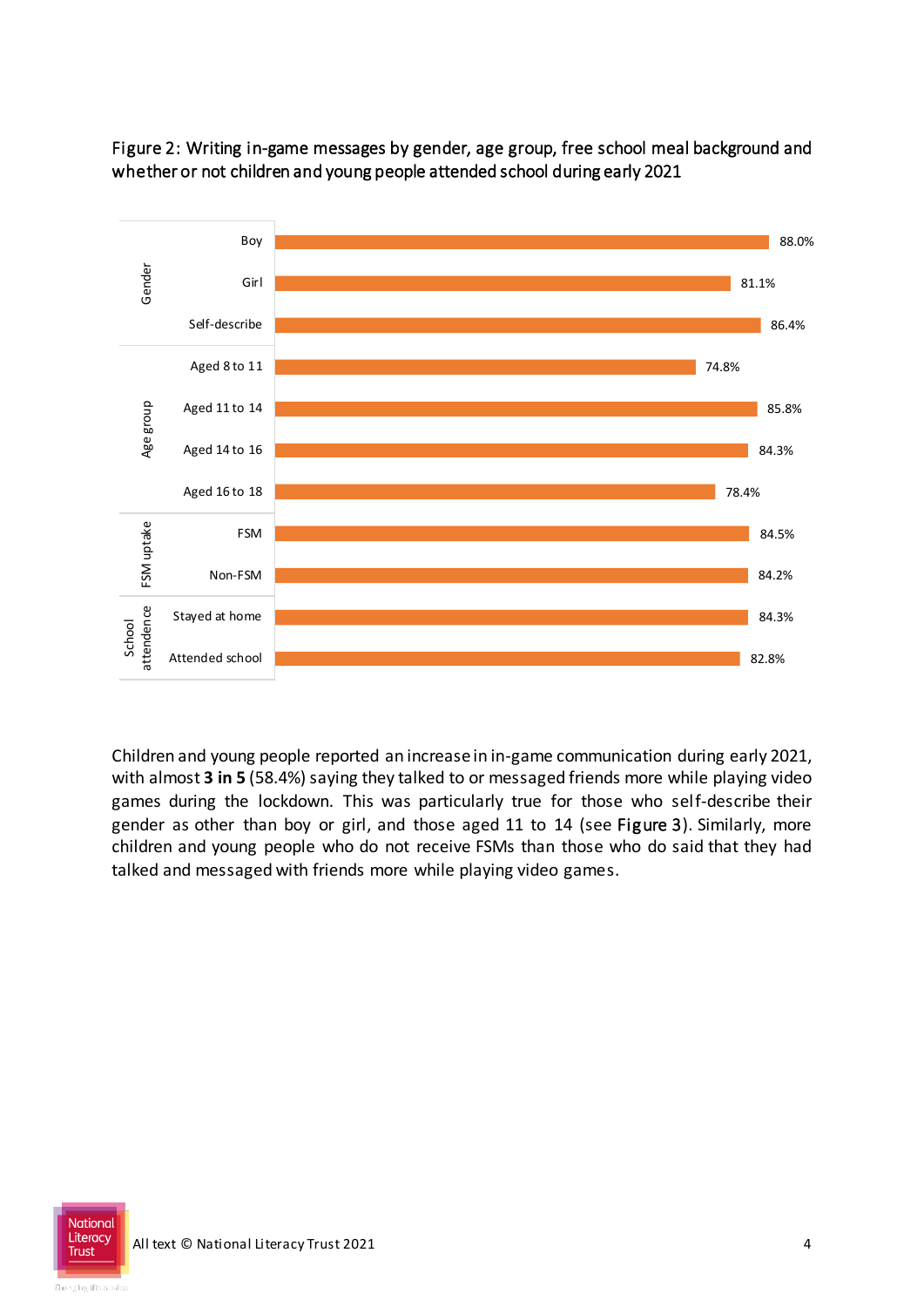Figure 3: Percentage of children and young people who said that they had talked/messaged their friends more while playing videogames in 2021 by gender, age group, free school meal background and whether or not children and young people attended school during early 2021



Reflecting findings from our previous research on the social element of video game playing, some children and young people felt that communicating while video game playing helped them not only to maintain, but to improve, friendships in 2021. Others considered how this had also supported their mental wellbeing:

"I mostly played video games to keep in touch with my friends."

"All my interactions with friends were over text or over video games (talking through a mic so we can hear each other instead of typing)."

"I started talking to my friend over video games this made our friendship much better."

"I played video games to chat and catch up with my friends. It was good for mental health."

Again, mirroring findings from our earlier research, some children and young people in 2021 explained how they could feel more 'part of the story' when playing video games than when reading books:

"I followed in-depth immersive stories in video games which stimulate the brain more than books for me."

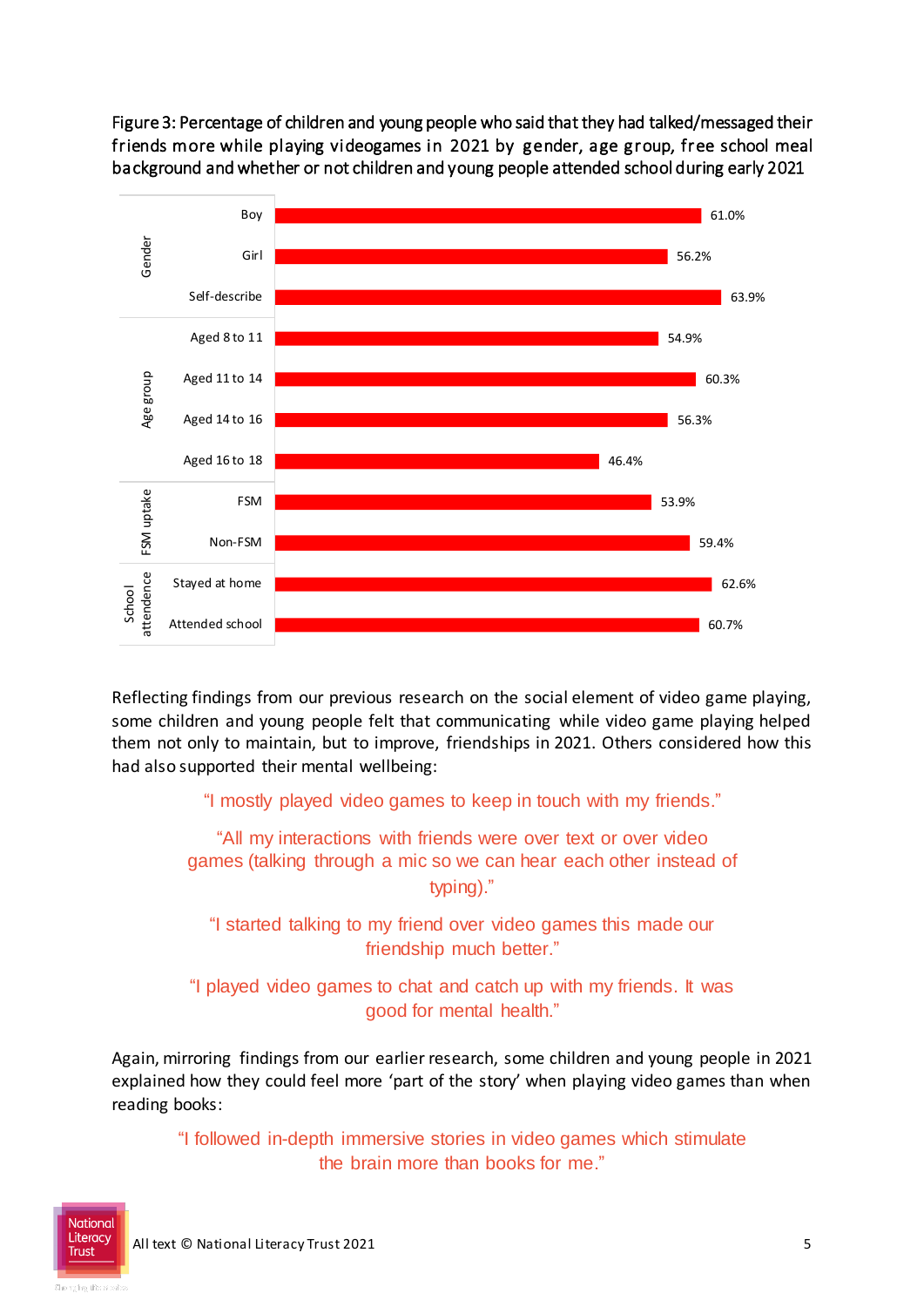"I play for a video games team and I played the FNCS (a tournament where you can win money). I don't read books because they are boring and have no action, that's why I normally play games or watch Netflix."

However, the strongest theme emerging from children and young people's comments in 2021 was the place of video game playing in children's free time. Very few described playing video games in isolation, indeed, most comments shared experiences of playing games alongside engagement with reading, writing, keeping up with friends over video calls, watching films and physical activities:

"I went out to buy more books and spent lots of time on calls with my friends mostly while playing video games."

"I listened to stories whilst playing video games."

"I got a few books for Christmas, so I have been reading a few of them before bed. I have also been playing loads of video games with my cousins and sister, so I was talking to them almost every day, and I still am today."

"I …ordered more books using online stores, as well as video calling my friends through the whole lockdown. I also wrote my own stories outside of schoolwork and played video games a lot."

"I played video games, I went for lots of bike rides and walks, I read books and watched movies and FaceTimed my friends."

It is encouraging to see that, based on comments made in 2021, video game playing appears to be an important part of children and young people's leisure time and social lives, but is often just one among several activities that children and young people take part in during their free time. We look forward to providing further insights into this area in future research.